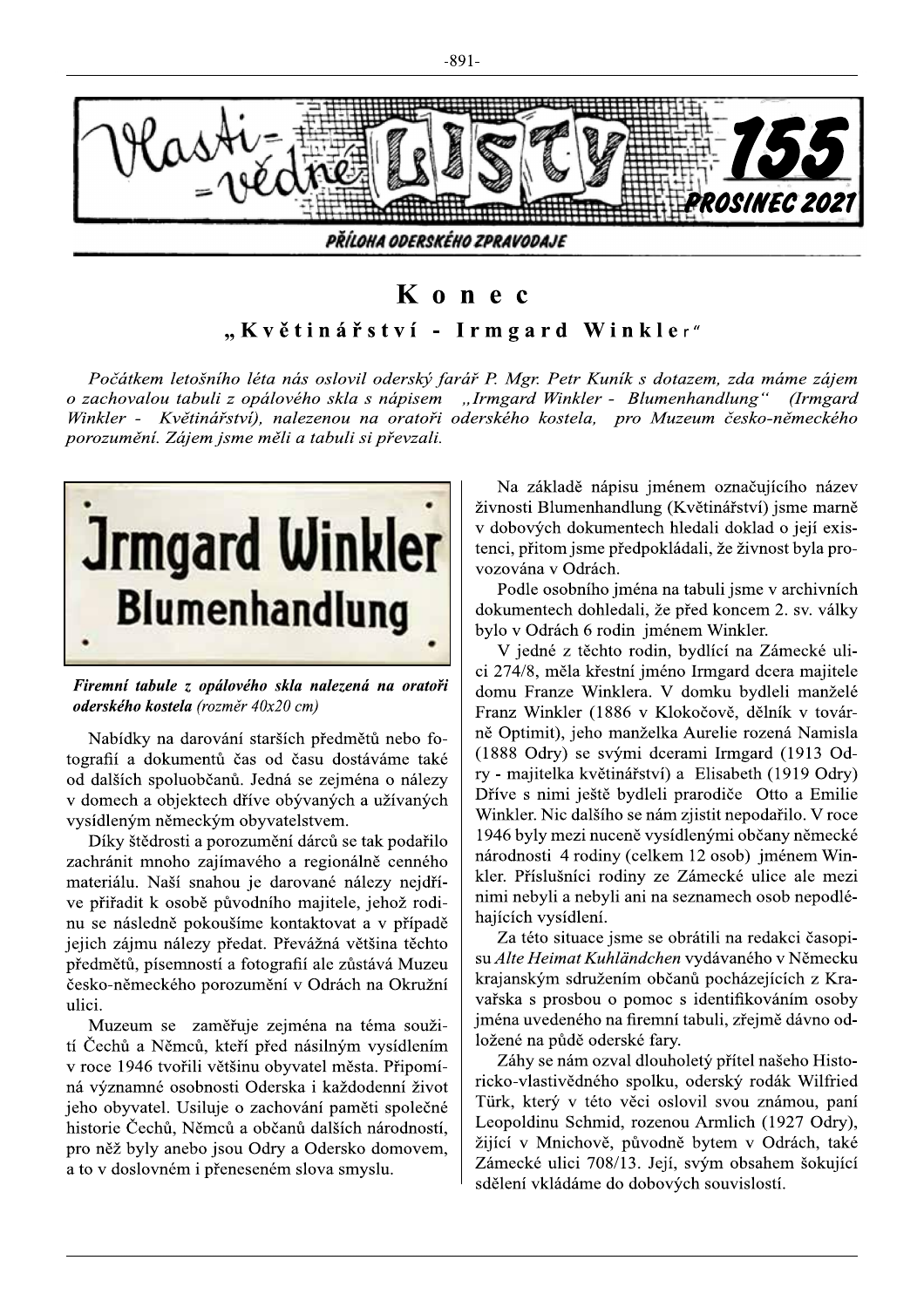

Poklidná Zámecká ulice (Schlossberg) dne 1. září 1917 při přeletu vzducholodě nad Odrami



Dům rodiny Armlich na Zámecké ulici č. 708/13 (původně Neumark 8/13)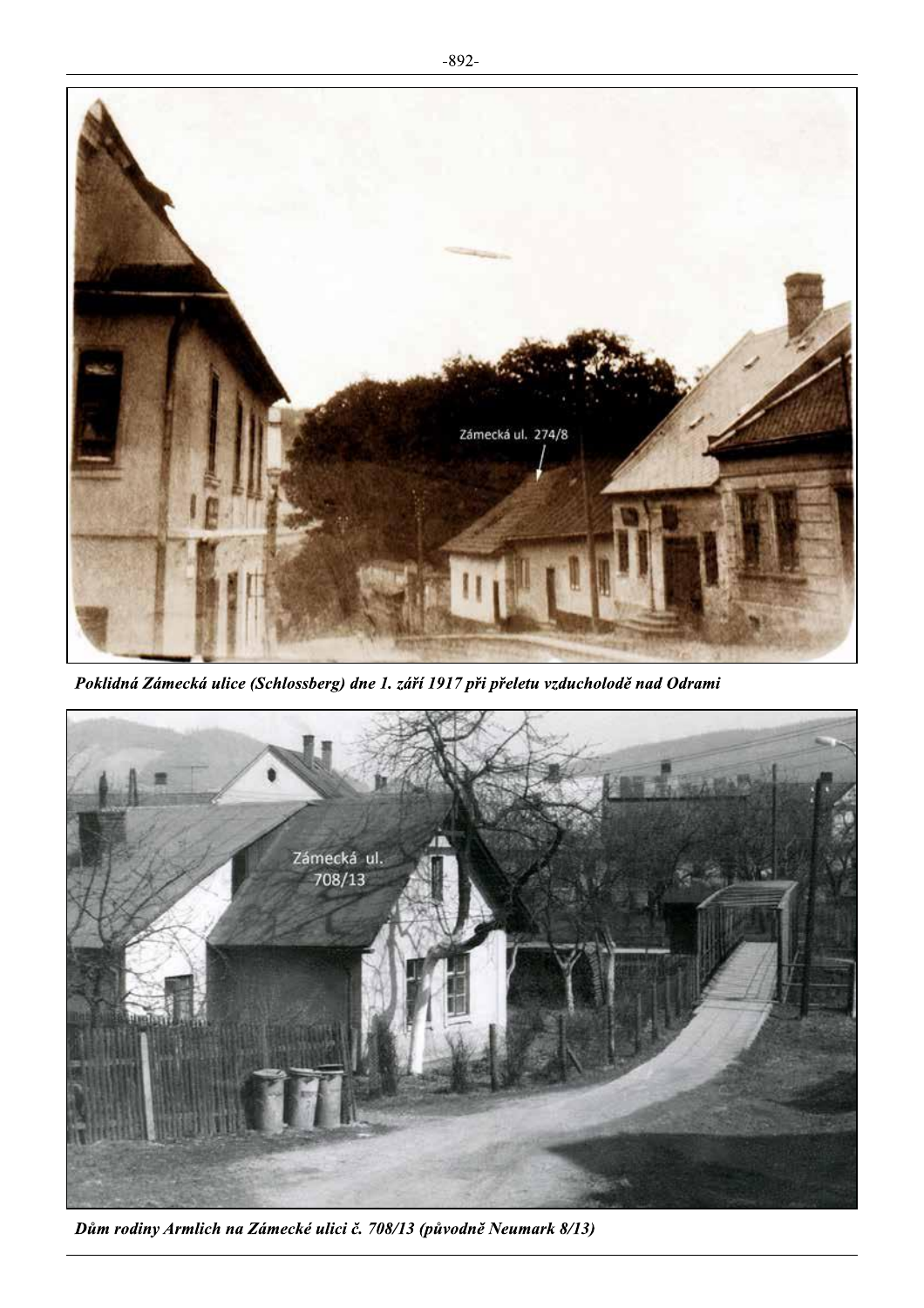Duben 1945. Hřejivé paprsky jarního sluníčka rozpustily již poslední zbytky sněhových závějí, v zastíněných údolích Oderských vrchů probudily první květy sněženek, žlutých petrklíčů a vonných fialek. Jaro plně dýchalo do kraje a v dobrých srdcích trpících dlouhou válkou nezvratně plnila se naděje na blížící se konec válečného běsnění, jistota brzkého osvobození. Avšak ještě dříve, než se plně rozvilo čekané jaro do májové zeleně, přiblížila se fronta k samotnému městu Odrám. Naposledy, ale zato zuřivěji zaduněla děla, zapráskaly granáty a zaštěkaly kulomety. Zatřásly se okolní kopce nad městem, mnohonásobnou ozvěnou zaúpěly zelené lesy.<sup>1</sup>

2. světová válka spěla ke svému konci. Již od poloviny dubna 1945 bylo slyšet dunění blížící se fronty. Pozůstatky německé armády ustupovaly od východu do kopcovitého terénu Oderských vrchů. Od Ostravy postupovala válečná fronta dále na Opavsko.

Koncem dubna a v první květnové dny se do nedalekého Fulneku stahovaly zbytky jednotek Wehrmachtu a SS, kde se s podporou Volkssturmu hodlaly bránit postupující Rudé armádě (dále RA). Obyvatelé města se z větší části postupně evakuovali.

Dne 2. května byla obrana Fulneku a jeho okolí bombardována lehkými leteckými bombami. K večeru bylo město ostřelováno palbou z kaťuší umístěných u Děrného. Dne 3. a 4. května byla obrana města znovu bombardována letectvem, dělostřelectvem i kaťušemi. Po strašné noci ze 4. na 5. května město na mnoha místech hořelo a zůstaly z něj rozvaliny. Nacistické jednotky ustupovaly směrem k Odrám. Jednotky RA vstoupily do z velké části zničeného Fulneku<sup>2</sup> 5. května 1945.



Fulnek po přechodu fronty - náměstí v létě 1945 (foto Stanislav Šindler)

Blížící se fronta vyvolávala v bezbranném civilním obyvatelstvu Oder paniku. Někteří oderští Němci se přidávali k proudům uprchlíků. Mnozí ale rezignovali a zůstávali ve městě s nadějí, že přechod fronty přežijí. Pod dojmem zvěstí o znásilňování a dalších hrůzných činech páchaných Rusy panoval největší strach z příchodu vojáků RA. Několik žen se uchýlilo do školy, v níž byl lazaret, a do nemocnice, kde pomáhaly s ošetřováním zraněných vojáků a civilistů. Mezi nimi byli i civilisté zraněni při bojích u Fulneku.

Bohumil Fojtík: Osvobození Oder Rudou armádou. VÍTKOVSKO 11-12/1961, str. 22  $\mathcal{I}$ .

Emil Vavrovský: Svoboda šla Ostravskem. Krajské nakladatelství Ostrava - 1965  $\overline{2}$ .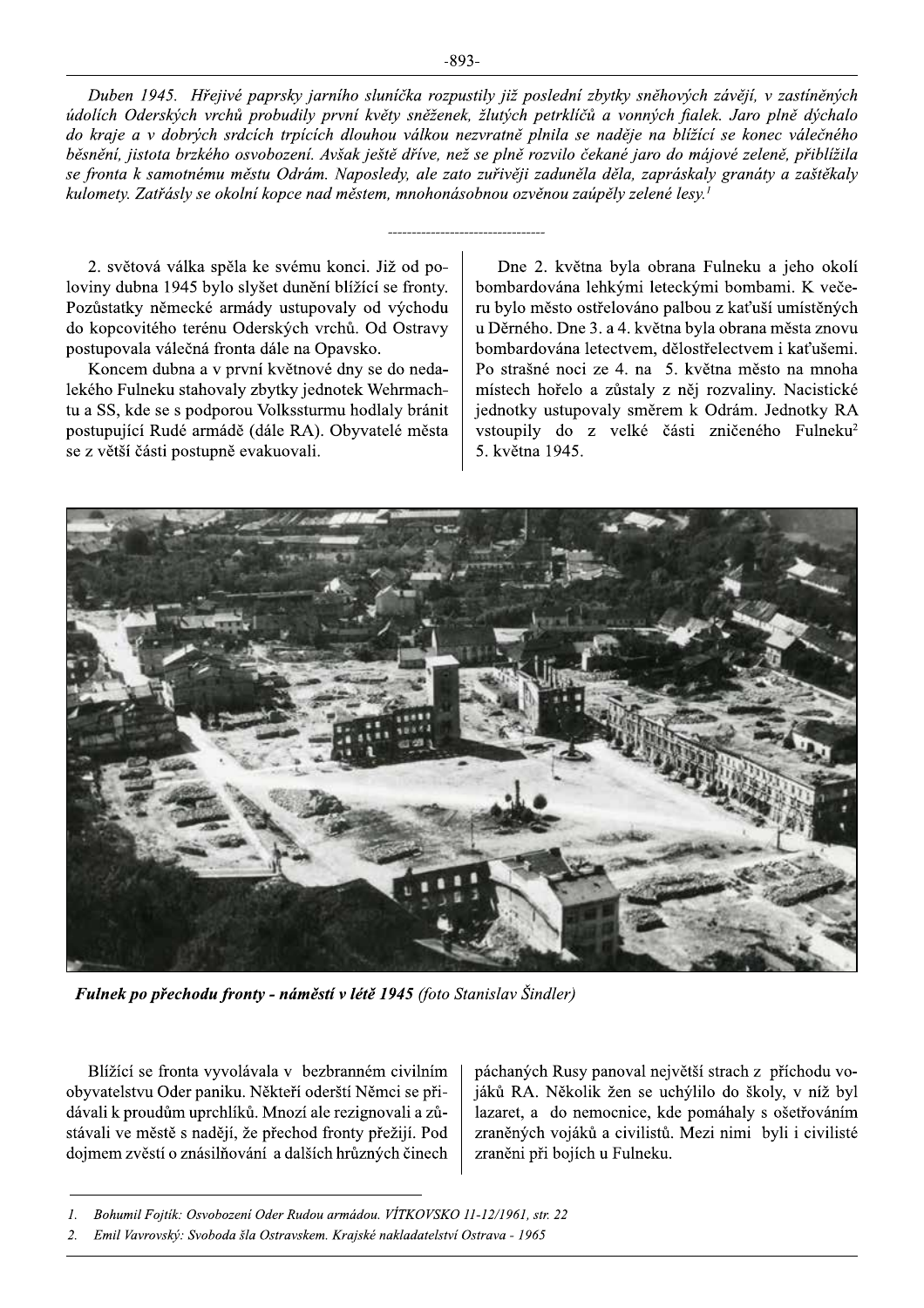Ještě před příchodem fronty se 3. května odpoledne konalo na oderském náměstí protestní shromáždění většinou německých obyvatel Oder, na němž bylo velitelství německé posádky žádáno, aby byly Odry prohlášeny za otevřené město a ušetřeny tak dělostřeleckého ostřelování. Žádost tlumočil Edmund Böhm<sup>3</sup>, obchodník a předválečný starosta Oder. Velitel německé posádky nesouhlasil a vyhrožoval zastřelením každému, kdo se nepodřídí vojenskému velení. Když se fronta blížila k Odrám vyšli někteří němečtí antifašisté 6. května naproti postupujícím jednotkám RA a žádali sovětského velitele, aby město Odry bylo ušetřeno použití těžkých zbraní s odůvodněním, že obyvatelé neuposlechli výzvy k evakuaci a zůstali ve městě. Hrozily tak velké ztráty na životech civilního obyvatelstva. Mnoho lidí ale i tak město ve strachu opustilo a hledalo úkryt například ve Skalních sklepích a břidlicových štolách.



Květinová lávka poškozená výbuchem 6. května 1945, za ní vpravo dům rodiny Armlich, nahoře pivovar Fried & synové (foto Otto Brussmann)

Na počátku května byla řeka Odra rozvodněná. Dělostřelecké ostřelování Oder bylo zahájeno od Vítovkya osady Hvězdné pole v neděli 6. května v 9 hodin po vyhození Jánského mostu a Dobytčího mostu ustupujícími německými vojáky. Stejný osud měl potkat i Květinovou lávku u mlýna Quida Stanovského (tzv. Velký mlýn) spojující Zámeckou a Křížovou ulici. Lávka ale výbuch se značným poškozením přečkala. Dle svědectví paní Leopoldine Schmid, rozené Armlich, byla

výbuchem poškozena také střecha jejich domku stojícího v těsné blízkosti Květinové lávky, kde v tom čase co by osmnáctiletá bydlela se svými rodiči<sup>4</sup>.

V průběhu neděle 6. května obsadily jednotky RA levý břeh Odry. Po zprůjezdnění Květinové lávky, také s pomocí Leopoldiných rodičů, začaly vojska 38. armády 4. ukrajinského frontu po 21. hodině překonávat řeku Odru.

 $\overline{3}$ . Edmund Böhm (1898 Mankovice - 1965 Neuburg), 1933 - 1938 starosta Oder

Johann Armlich (1900 Čermná ve Slezsku); Marie Armlich, roz. Hilscher (1923 Tošovice); Leopoldine (1927 Odry)  $\overline{4}$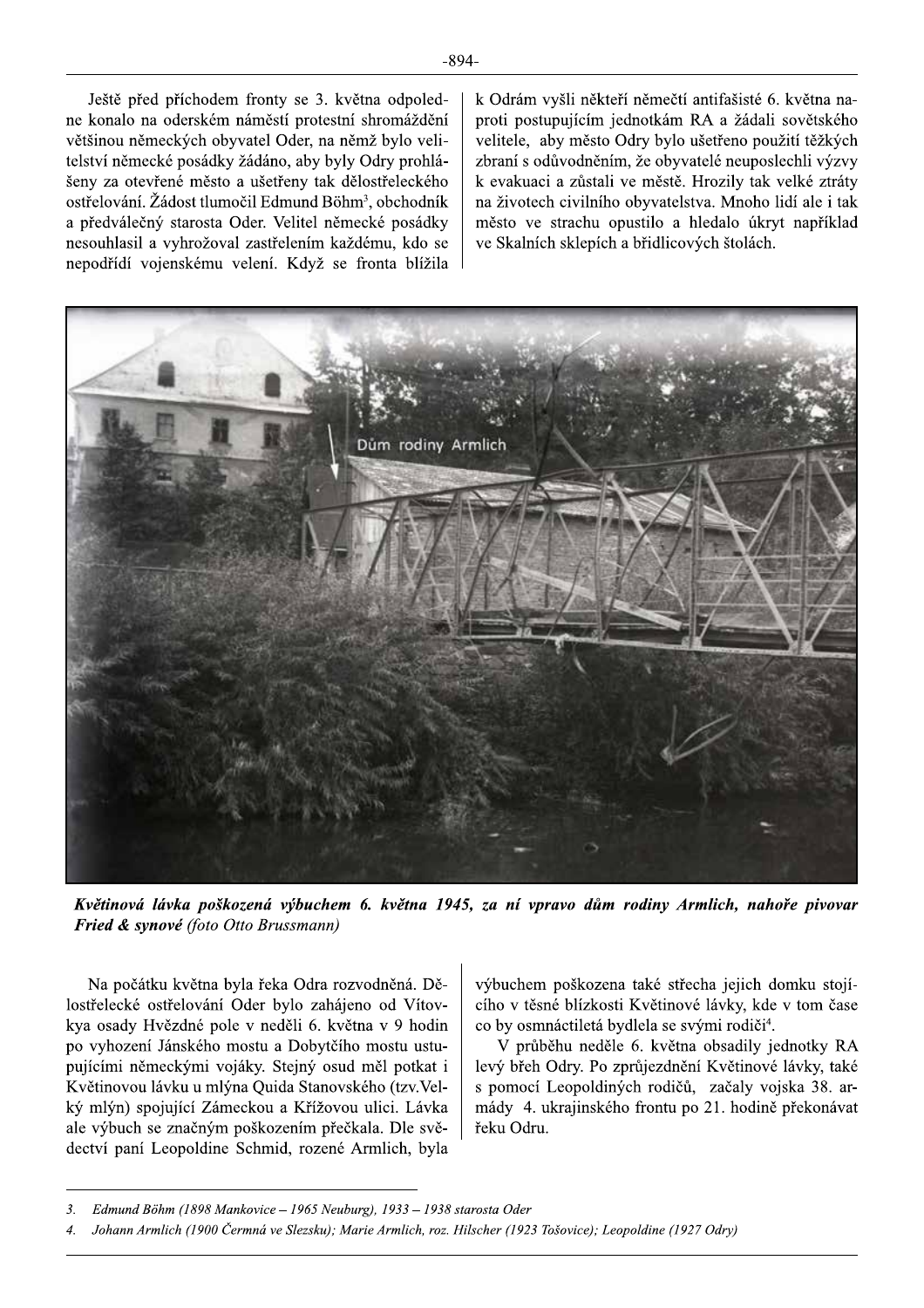

Pohled na pivovar ze Švédské uličky; vlevo otevřené okno domu rodiny Winkler (foto Otto Brussmann)

Na pravý břeh přejížděly po Květinové lávce, která má průchozí šířku pouhé 2 m, i vojenské povozy a lehčí V pondělí 7. května 1945 v 6 hod. ráno byli již auta. vojáci na oderském náměstí.

Nenápadný domek na rohu Zámecké ulice a Švédské uličky s vývěsním štítem a tabulí s nápisem "Irmgard Winkler - Blumenhandlung" zřejmě neušel pozornosti některých sovětských vojáků osvobozuiících město. Ti, namísto pronásledování ustupující německé armády vnikli do domku a za přítomnosti rodičů Franze a Aurélie Winklerových znásilnili je-

V Seznamu zemřelých města Oder jsou s datem 7. května 1945 uvedena, mimo další, také úmrtí:

František Winkler – tovární dělník – 58 r. – sebevražda zastřelením.

Aurelie Winklerová, roz. Namislová – květinářka– 57 r. - sebevražda otevřením tepen,

Irmgard Winklerová – květinářka - 31 r. – sebevražda otevřením tepen,

Alžběta Winklerová – 28 r. – sebevražda oběšením.

Pohřeb se dle zápisu uskutečnil 11. května 1945 na hřbitově v Odrách. Číslo hrobu není uvedeno.

Hrob se nezachoval a není známo ani jeho umístění. Hřbitovní kniha se nedochovala.

jich svobodné dcery Elisabeth a Irmgard.

Je těžké a doslova nemožné představit si obrovské trauma, které oběti a jejich rodiče zasáhlo.

Elisabeth prchla přes ulici do Friedova pivovaru a tam se oběsila.

Irmgard si podřezala žíly, stejně tak její matka Aurelie.

Otec Franz Winkler se zastřelil.

7. května 1945 květy uvadly ...



Sestry Elisbeth (Alžběta) a Irmgard Winklerovy (Detail z následné fotografie)

Do matriky zemřelých učinil zápis o úmrtí P. Emil Pillich<sup>5</sup>, farář v kostele Sv. Bartoloměje v Odrách a děkan. Na fotografii setkání katolických spolků někdy okolo roku 1940, cca 5 let před tragédií, je zachycen ve středu účastníků sedící v 1. řadě s pravou rukou na srdci. Za ním, v poslední řadě vpravo, stojí bok po boku dvě sestry -Elisabeth a Irmgard Winklerovy s kyticemi květin.

5. P. Emil Pillich (1881 Chudobín - 1961 Hranice), farář a děkan v Odrách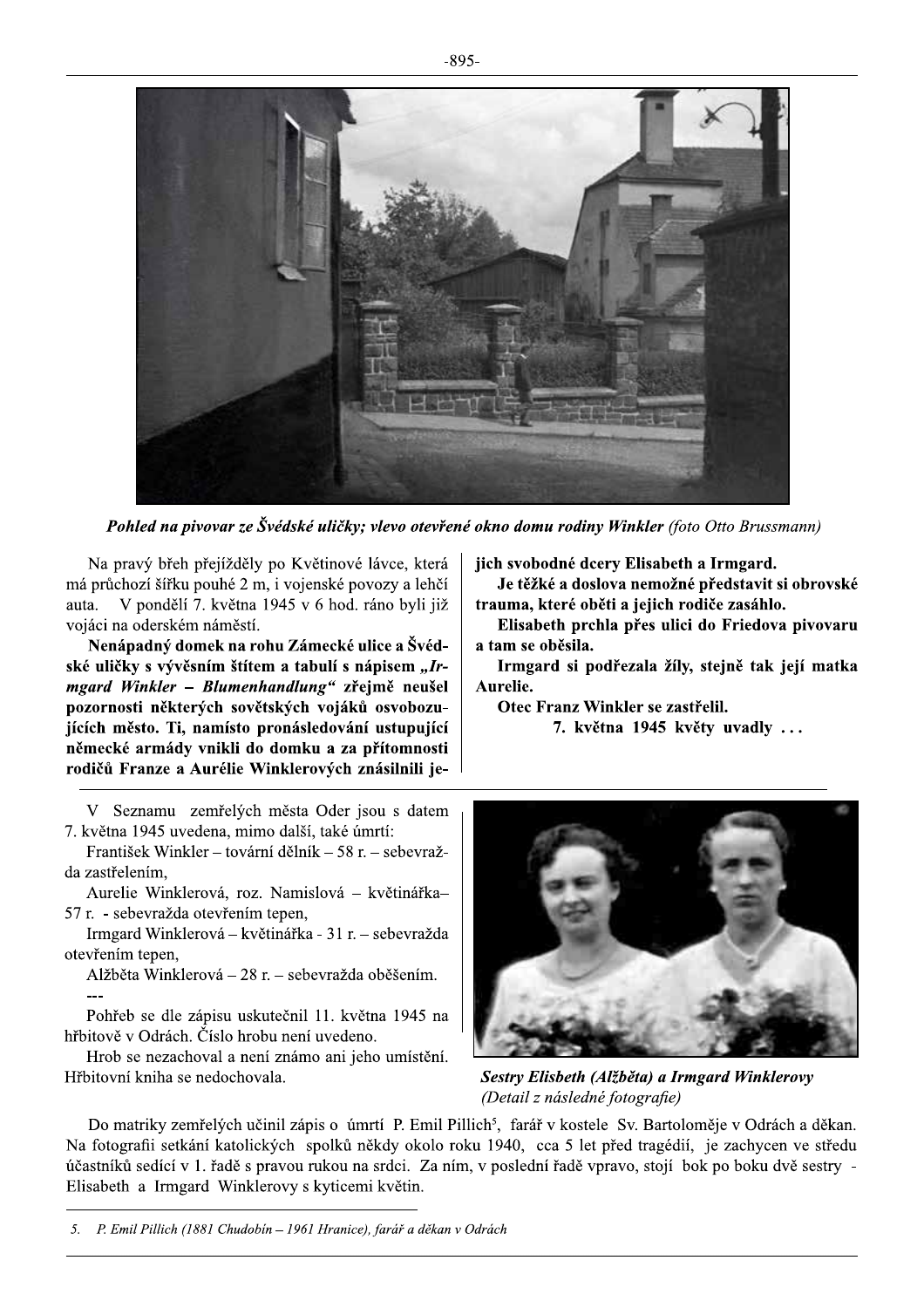

Setkání katolických spolků (okolo r. 1940). Sedící uprostřed – p. Emil Pillich, farář a děkan v Odrách; v poslední řadě vpravo sestry Elisabeth a Irmgard Winklerovy s kyticemi

Postpostscriptum

 $Ps<sub>1</sub>$ 

23. 7. 1946 vydal Okresní Národní výbor Opava-venkov Výměr (č.j. 23071-X-/20-/46), že podle §1 odst. 4 dekretu prezidenta republiky ze dne 25. 10. 1945, č. 108 Sb, o konfiskaci nepřátelského majetku jsou dány podmínky pro konfiskaci rodinného domku, majitel Winkler Frant. a Aurelie v Odrách čp. 274, č. parcely 260, které se proto konfiskují včetně bytového zařízení. Výměr nabyl právní moci dnem 2. XII. 1946, podpis referenta – Rudolf Vícha, člen rady - J. Vítek

## $Ps2$

15. 6. 1965 vzpomíná při své návštěvě Oder major ve výslužbě I. V. Mětlin:

"Vojska 4. Ukrajinského frontu osvobodila město Odry od německých uchvatitelů v dubnu (?) 1945. Ještě za pobytu v Polsku jsem byl jmenován vojenským velitelem města Oder a tak jsem postupoval s předními oddíly. Vojska sovětské armády postupovala dále a já jsem zůstal v Odrách.

Město Odry bylo tehdy ještě plné Němců, Čechů bylo málo. Němci se Rusů báli, někteří končili svůj život sebevraždou. Proto jsem musel Němce shromáždit na náměstí a říci jim, že my jsme Rusové a ne fašisté. Potom sebevraždy skončily".

A tak dnes moje návštěva končí, odjíždím zpět do Sovětského svazu, kde povím ruským přátelům, jak pěkně mne zde vítali.

Na shledanou. Buďte zdrávi".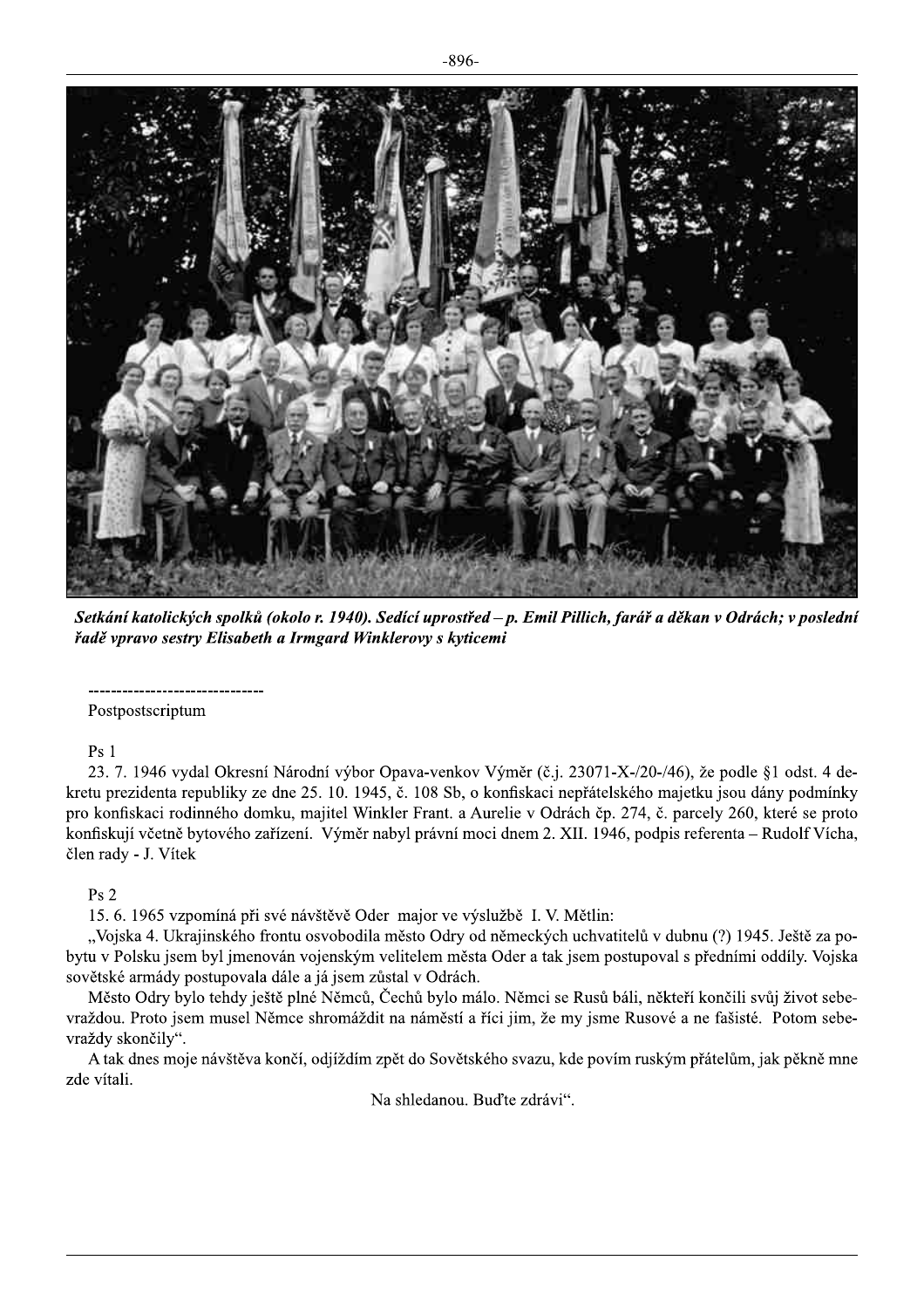Sterbematrik für Van  $M.$  $T<sub>om</sub>$ . Pag. 211. vom Jahre  $1945$ Zeit  $\begin{array}{l} \textbf{Krankheit} \\ \textbf{oderart} \\ \textbf{Ioderart} \\ \textbf{Ioten} \\ \textbf{Ioten} \\ \textbf{Betundes} \\ \textbf{mitt forti} \\ \textbf{intender} \\ \textbf{Nummer} \end{array}$ Religion Alter Des Verstorbenen Familien- und Vorname, Stand,<br>Charakter und Wohnort, Name,  $\begin{array}{c} \text{der} \\ \text{Ber} \\ \text{gung} \end{array}$ Tomus et Pag kung geboren Hat Reihenzahl Hat Charakter und Wohnort seines akathoisch  $<sub>dec</sub>$ </sub> katholisch Anmerkung Haus-Nr. Tedes Beerdimännlich versehen beerdigt Vaters und Abstammung der<br>Mutter weiblich Jahre<br>Monate Tage gungs-<br>ort  $\overline{\bf 5}$  $\mathbb{Z}$  $1945$ Lebe Winkler fran 58417  $.211$ oraj<br>ab  $\beta$ Frany !!  $^{\prime\prime}$ mestrane rastie Carson nars lemm 1886 debe- $51.22.$ Winklers 匛 1945.274 Comil tray  $\mathscr{B}$ aria dd  $211$  the APPI.  $\overline{a}$ otevtem arán La Winklera *hem*  $7/11$  $\tilde{z}$ étinarka Cary teper Carson n 4.1888 w 1060 véd; hario Namisla. 131515. Lebe. 17 1945.24 Winklewra ory mint Timaard, wo  $\mathscr{B}$ theten todara kosti íñ otev  $7/11$ aráñ hav Carách Corry til. teps liber tirek le amilla tét. Tabe. 1945.274 Winks  $12815$ erova Comil org ahe,  $\mathscr{G}$ téta Noeter  $211$ maros. ofi. Hobodna  $\overline{\mathcal{U}}$ rvár Com  $1911$ jevoch, frantisch mm. Winhiler timelia Namila  $48.1612$ bide ls,  $50.26.24$ ar.

Stránka z oderské matriky zemřelých se záznamy úmrtí dne 7. května 1945